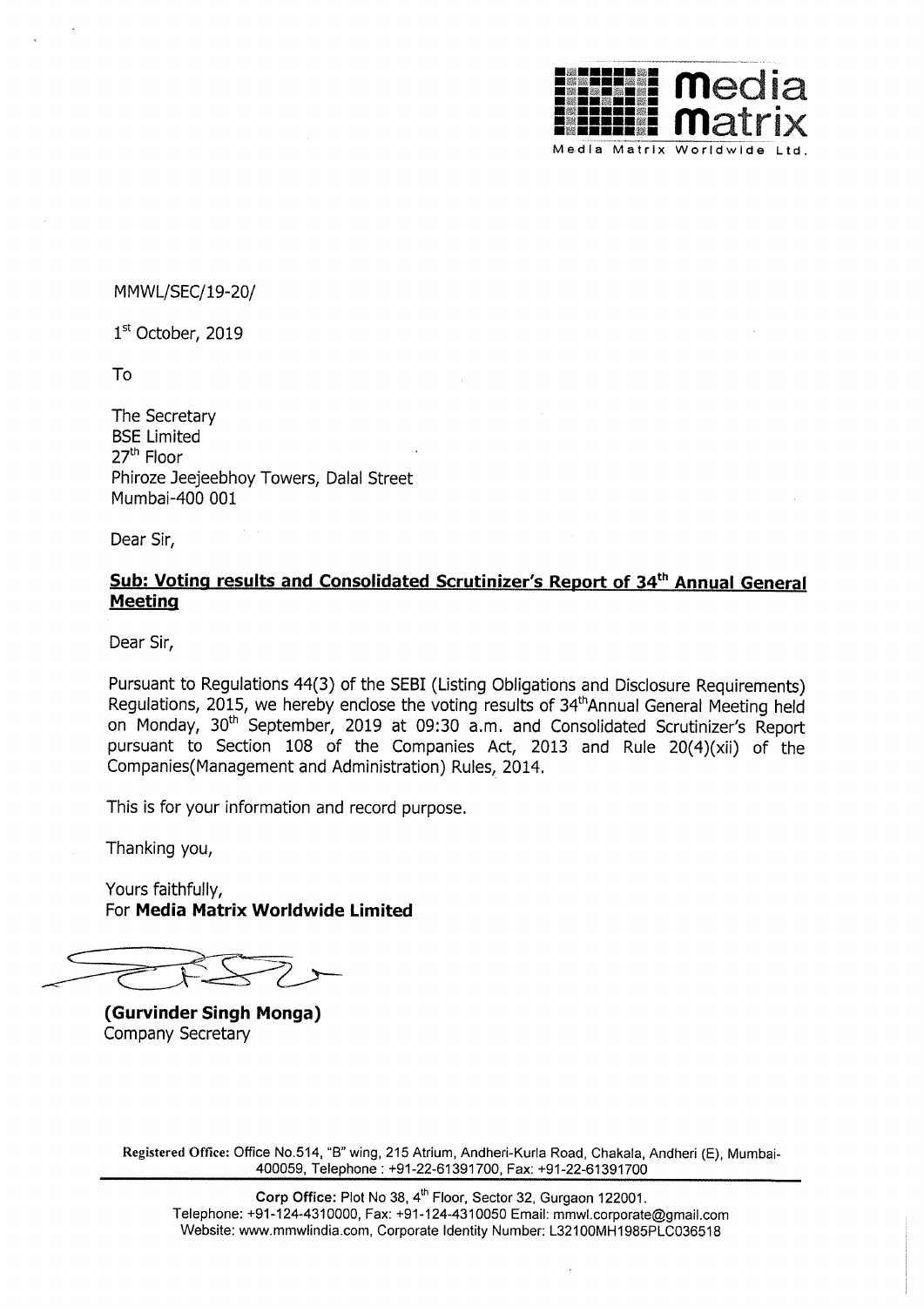$\approx$ CONSOLIDATED SS **Fig. 25**  $-$ Folio Refer  $\mathcal{R}$ E-VOTING  $\vec{z}$ m. w MEDIA MATRIX worldwide and the second contract of the second second contract of the second second second second second second second second second second second second second second second second second second second second second seco where the same of the same of the same of the same of the same of the same of the same of the same of the same of the same of the same of the same of the same of the same of the same of the same of the same of the same of to Section . . of the **c**<br>ame  $\ddot{\phantom{a}}$ . . . and Rule  $\boldsymbol{\sim}$ of the<br>T<br>D<br>A<br>C  $\sim$   $\sim$ and<br>t Rul Rules  $\overline{\phantom{a}}$ as amended  $\sum_{i=1}^{n}$ (Management  $\overline{a}$ Amendment Rules,  $221$ ট<br> the r<br>them<br>th Media Matrix Worldwide Limited  $\sim$   $\sim$  $-$ .<br>في G  $\sim$  $\sim$  m  $\sigma$ <u>.</u> ساسة Chakala ׆֦֦֞֞֞֞֞֞֞֞֞֞֞֞֞֞֞֬֟֓֕֬֞֞֞֟׆<br>֧֪֧<br>֧֪֧֪֢֘֞֞֞ of<br>The Si  $\mathbf{t}$ electronic voting and poll  $\sim$  conducted by  $\sim$ at  $\cdot$ 34th Annual  $-$ Meeting of  $\mathbf{m}$  $-1$ held  $\ddot{\tilde{}}$ 30th  $\mathbb{R}$ at 09:30 am. at Flat  $\epsilon$ 155,  $\mathbf{f}$ Floor, Mittal  $\sim$  $\tilde{z}$ Nariman 400021 س سە of<br>Company<br>Company Secretaries were the contract of the contract of the contract of the contract of the contract of the contract of the contract of the contract of the contract of the contract of the contract of the contract of the contract of the contr  $\sim$  and  $\sim$ as aScrutinizer <u>ය</u>  $\boldsymbol{\varpi}$  $\overline{\phantom{0}}$ of  $$ ō  $$ worldwide and the second contract of the second second contract of the second second second second second second second second second second second second second second second second second second second second second seco  $$ for  $\boldsymbol{\Xi}$  $\overline{\phantom{a}}$  $55\frac{u}{b}$  $\mathbf{t}$ remote e-voting process under the  $\frac{1}{n}$ ō Section ... ট<br> the Company<br>Theory  $\mathbf{a}$ 2012 L Act) read of the control of the control of the control of the control of the control of the control of the control of the control of the control of the control of the control of the control of the control of the control of the  $> 1$  $\mathfrak{m}$  ;  $\mathbf{\sim}$ of the **c**<br>es, 2<br>nistra  $\sim$ and<br>Administration<br>On Big Rules, 2014 as  $$ byCompanies<br>District<br>District  $\sim$   $\sim$ Amendment Rules, 2015  $\mathbf{v}$ on  $\sigma$  $$ the p<br>the pad ō Section  $\overline{\phantom{a}}$  . ō the q<br>at 0<br>at 0 2013 Act  $r$  $\geq$  1 د عا  $\sim$ of  $\sim$   $\sim$ and<br>GM)<br>Mit. N Rules 2014 on  $\boldsymbol{\varpi}$ resolutions contained in  $\mathbf{t}$  : notice  $\sim$   $\sim$  $\sim$  $\sim$   $-$ 2019 T  $\tilde{}$ the 34'"  $\sim$   $\rightarrow$  $\sim$ n of  $\overline{f}$ **Members Managers** of the<sub>C</sub> held and developed and developed and developed and developed and developed and developed and developed and developed and developed and developed and developed and developed and developed and developed and developed and dev  $\overline{5}$  $m_{\parallel}$  $22$  $\frac{1}{6}$  $\sim$ Flat No  $\mathbf{r}$  $\blacksquare$  $\leftarrow$  $\geq$ Nariman Point,  $\sim$ 400021. of the Company<br>Separation<br>Separation is responsible and the second contract of the second contract of the second contract of the second contract of the second contract of the second contract of the second contract of the second contract of the second contract of to  $\bullet$ the complete complete complete complete complete control complete complete control complete complete complete <br>the complete complete complete complete complete complete complete complete complete complete complete complet<br>  $\geq$  $\mathbf{t}$ requirements ō the company<br>The Company<br>The Company<br>The Company<br>The Company<br>The Company<br>The Company<br>The Company<br>The Company<br>The Company<br>The Company<br>The Company<br>In The Company<br>In The Company<br>In The Company<br>In The Company<br>In The Company<br>In Act, ين بت and  $\mathbf{r}$ to  $\overline{r}$ e«voting and  $\mathbf{p}$ on  $\mathbf{r}$ resolutions contained in the Notice  $\overline{\phantom{a}}$  $29<sup>th</sup>$  August 2019  $\tilde{}$  $\overline{v}$ 34th Annual  $-$ Meeting of  $\pm$  $\sim$  10  $\sim$ ট<br> the<br><sub>Izer's</sub>  $\tilde{\phantom{a}}$ responsibility as a<br>Scr for  $\overline{f}$  $-$ n $$ e—voting  $\overline{\phantom{a}}$ and  $\tilde{\mathbf{f}}$  $\sigma$ at  $\overline{v}$  $$ is to  $$ a Scrutinizer's r<br>e-voting system<br>le remote e-voti of the votes  $\sim$  $\mathcal{F}^{\mathcal{F}}$  $\leftarrow$   $\leftarrow$ or "against"  $\pm$ resolutions  $\cdots$  $\sim$  . ں ست on  $\overline{v}$  $\overline{\phantom{a}}$ generated remote  $\sim$   $$ system  $\mathbf{p}$ ھ National Securities  $\blacksquare$  $\mathcal{L}$  $\tilde{\phantom{a}}$  $\overline{t}$ authorized and the contract of the contract of the contract of the contract of the contract of the contract of  $\sim$   $\sim$ enga; f to provide remote e-voting facilities for remote e-voting and  $\overline{v}$ at  $\mathbf{r}$  $\overline{f}$ of  $\sigma$  $\sim$ physical means) at A "  $\epsilon$ &ASSOCIATES,  $\bigcup_{\mathscr{Z}}$  $\frac{d}{dx}$ Address: 3/3n/,  $\overline{\phantom{a}}$ limited in the second con- $\mathbf{w}$ Patei  $\sim$ Delhi **1100**  $t$ hone and the second state of the second state in the second state in the second state in the second state in the second state in the second state in the second state in the second state in the second state in the second st  $\overline{v}$  $\frac{1}{1}$ 1 ill 13 no  $\overline{\mathbf{0}}$  $\tilde{\phantom{a}}$ we um, Email خ<br>آ '9'  $43<sup>4</sup>$ ू<br>प्र <u>र्भ</u>

(Pursuant

 $\vdash$   $\vdash$   $\vdash$ 

Chairman

 $\mathfrak{m}$  .  $\overline{\phantom{a}}$  .

 $-$ 

 $\checkmark$ 

 $\tilde{\phantom{a}}$ 

 $\sim$ 

 $-$  n. n. n.  $-$ 

Andheri-Kurla

Andheri

 $\tilde{\phantom{0}}$ 

 $-$ 

Subject

**Max ham** 

worldwide and the second state of the second state in the second state of the second state in the second state

Mumbai

Point,

Dear

<u>.</u>  $\epsilon$ ب<br>⊗م

 $(the 2$ <br>(the  $2$ 

 $\tilde{\phantom{a}}$ 2 - 1

 $\frac{1}{6}$   $\frac{1}{2}$   $\frac{1}{2}$   $\frac{1}{2}$   $\frac{1}{2}$   $\frac{1}{2}$   $\frac{1}{2}$   $\frac{1}{2}$   $\frac{1}{2}$   $\frac{1}{2}$   $\frac{1}{2}$   $\frac{1}{2}$   $\frac{1}{2}$   $\frac{1}{2}$   $\frac{1}{2}$   $\frac{1}{2}$   $\frac{1}{2}$   $\frac{1}{2}$   $\frac{1}{2}$   $\frac{1}{2}$   $\frac{1}{2}$   $\frac{1}{2}$ 

 $-$ 

Annual

 $\sim$  1

 $\overline{N}$ 

The I<sub>dia</sub>

relating

 $\sim$  1

restricted

 $\overline{t}$ 

ب ب

Company

 $-$ 

A

Sir,

 $-$ 

 $\tilde{\phantom{a}}$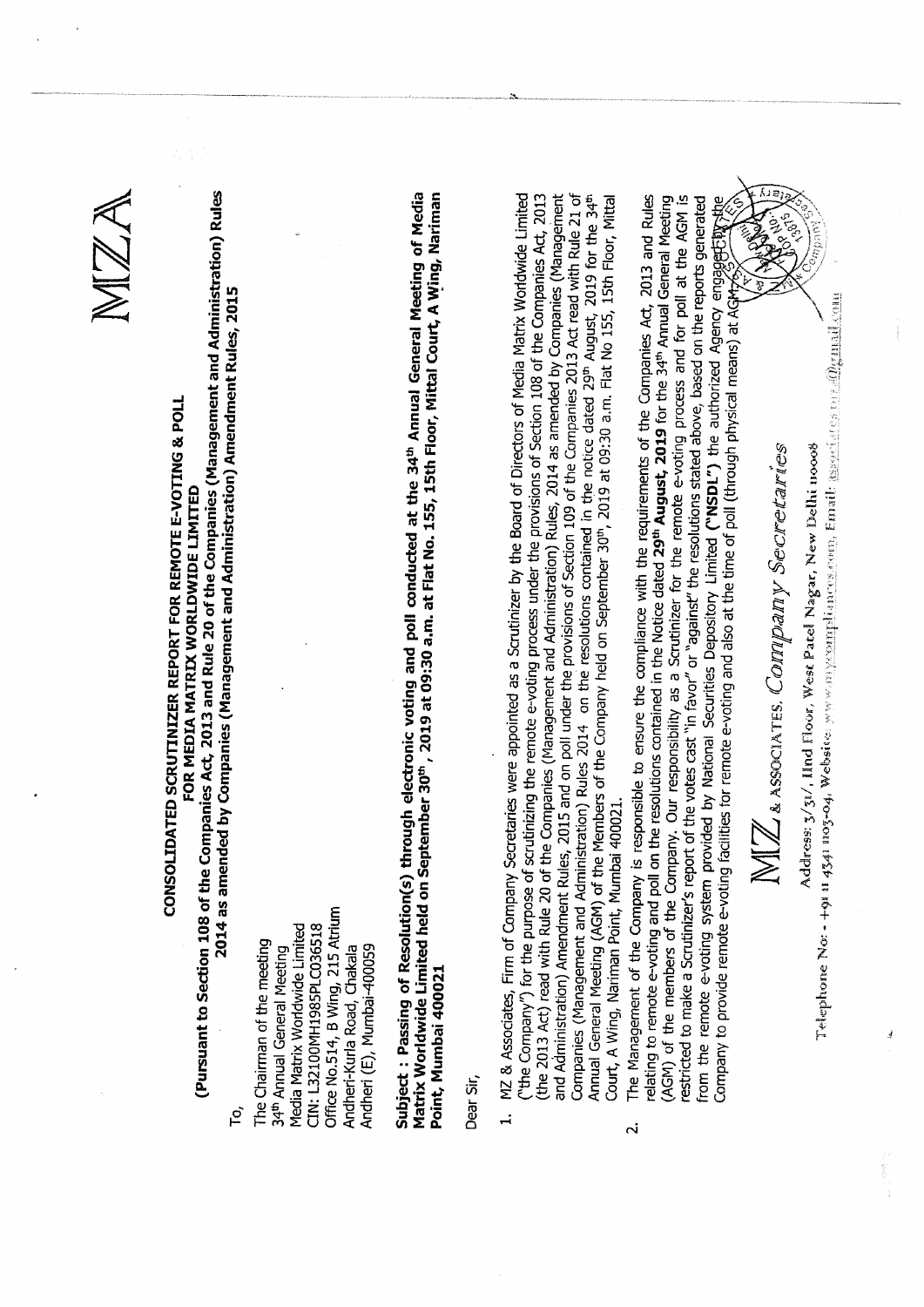MZA

ত<br>

- approval  $\mathbf{t}$  $\tilde{r}$ parties are the contract of the contract of the contract of the contract of the contract of the contract of the contract of the contract of the contract of the contract of the contract of the contract of the contract of th resolution and the contract of the contract of the contract of the contract of the contract of the contract of the contract of the contract of the contract of the contract of the contract of the contract of the contract of  $\pm$ on  $\geq$  $\mathbf{B}$ entitled be  $\geq$  $\geq$ shareholders  $\boldsymbol{\tau}$ e<br>identify 2019.  $23^{\circ}$  $\overline{\phantom{m}}$  $\Xi$ September ي<br>ح  $\mathcal{L}$ date  $\sim$  $\blacksquare$  $\ddot{ }$
- $29th$  :  $\Xi$ am)  $\sim$  $\sim$  $27th$  S from days  $\overline{\phantom{a}}$  $\tilde{}$  $\overline{\phantom{a}}$  $\boldsymbol{\varkappa}$  .  $\sim$ facility e-voting remote Rules, in the  $\mathbf{p}$ 5:00 4្គុដ<br>ស្ថិ shareholders  $221$  $4.$ 
	- $\overline{\circ}$  $29.7$ were  $\overline{\phantom{a}}$ 2019  $23<sup>rd</sup>$ <br> $3<sup>rd</sup>$ ....<u>.</u>  $\sim$  .  $\circ$  $\mathbf \sigma$ on  $\triangleleft$ ம் மி
	- shareholders the<br>Company  $\breve{\mathbf{r}}$  $\overline{v}$  $\mathbf \omega$ r<br>Politi period on<br>September  $\mathbf{N}$  $22$ ದ<br>ನ p.,  $\sim$   $\approx$ portal of provider  $\tilde{\phantom{a}}$ blocked.
- of the Transfer  $\boldsymbol{\omega}$  . the particular<br>the particular<br>distribution the L<br>Thing  $\epsilon$  $\sim$   $\sim$ maintained maintained  $\tilde{\phantom{a}}$ service records and the cordinate the register  $\geq$  0  $\breve{\mathbf{A}}$ reconciled were  $\mathfrak{g}$  $\epsilon$  $\geq$ the <u>ය</u> lodged  $\sim$  $\sim$  m at  $\sim$ ت<br>ع Authorizations  $\sim$  ...  $\Xi$ the  $\overline{10}$  $\boldsymbol{\varpi}$  .  $\mathbf v$  v Poll of the C<br>ars w ট<br> After of<br>Agenter<br>shareh  $\sim$  $\vec{r}$ 
	- $\frac{t}{2}$ us <u>م</u> und blocked and the second second second second second second second second second second second second second second second second second second second second second second second second second second second second second were the contract of the contract of the contract of the contract of the contract of the contract of the contract of the contract of the contract of the contract of the contract of the contract of the contract of the contr e-voting remote  $\overline{ }$  $\sim$  $\sim$  $\overline{v}$  $\overline{ }$  $m \pi$ as  $\overline{v}$ at  $\ddot{\phantom{a}}$  $\geq$  $\sim$  $\sim$  1 Ardalkar  $\pm$ Bajiroa  $\sim$   $\tilde{ }$ after and سلسا 22 L who I<br>s = 30th<br>lr. Nit  $\sim$  $\sim$ Mr. of 0"September shareholders presence and the second control of the second control of the second control of the second control of the second control of the second control of the second control of the second control of the second control of the second  $\infty$

Mr.  $\leftarrow$ Patil

 $\mathbf{r}$  $\overline{c}$  $\sigma$ of ا قسا  $\geq$ to the contract of the contract of the contract of the contract of the contract of the contract of the contract of the contract of the contract of the contract of the contract of the contract of the contract of the contrac Mr. Bajiroa Ardalkar e—voting Ardalkar  $\overline{5}$  $\overline{\phantom{0}}$ results and the second state of the second state of the second state in the second state of the second state in the second state in the second state in the second state in the second state in the second state in the second  $\overline{u}$ on report combined and combined and combined and combined and combined and combined and combined and combined and combined and combined and combined and combined and combined and combined and combined and combined and combined and c  $=$ here with the contract of the contract of the contract of the contract of the contract of the contract of the contract of the contract of the contract of the contract of the contract of the contract of the contract of the submit  $\geq$  $\bar{\hat{\mathsf{a}}}$  in  $\bar{\hat{\mathsf{a}}}$ under: as requested  $\blacktriangleleft$  $\overline{\phantom{a}}$ o.

| -<br>ត | SUBJECT MATTER OF THE RESOLUTION                                                                                                                                                                                                                                                                                                                                   | <b>RESOL</b>                             | BALLOT PAPER (POLL)     |             | E-VOTING    |             |              | <b>GRAND TOTAL</b> |             |   | RESULT                |
|--------|--------------------------------------------------------------------------------------------------------------------------------------------------------------------------------------------------------------------------------------------------------------------------------------------------------------------------------------------------------------------|------------------------------------------|-------------------------|-------------|-------------|-------------|--------------|--------------------|-------------|---|-----------------------|
| ġ      |                                                                                                                                                                                                                                                                                                                                                                    | <b>U-TION<br/>REQUI<br/>NEMT</b><br>MENT | FOR                     | AGAIN<br>ST | FOR         | AGAI<br>NST | FOR          | Ş                  | AGANI<br>ST | Ş |                       |
|        | Company for the financial year ended March 31, 2019, the reports of the Board of Directors and Auditors thereon and (b) the Audited Consolidated Financial Statement of the Company for the financial year ended<br>ť<br>March 31, 2019 and report of the auditor's<br>(a) the Audited Financial Statements of<br>To receive, consider and adopt<br>report thereon | Ordinary                                 | 73,51,51,144            | E           | 5,25,23,953 | Ē           | 78,76,75,097 | g                  | ₹           | Ę | Jnanimously<br>Passed |
|        | Re-appointment of Shri Sunil Batra, (DIN:<br>02188254), Director who retires by rotation<br>စ္ပ်<br>and being eligible offers himself for<br>appointment                                                                                                                                                                                                           |                                          | Ordinary   73,51,51,144 | Ē           | 5,25,23,953 | Ē           | 78,76,75,097 | 100                | Ē           | Ē | Jnanimously<br>Passed |
|        |                                                                                                                                                                                                                                                                                                                                                                    |                                          |                         |             |             |             |              |                    |             |   | ĺ                     |

 $\leftarrow$   $\geq$ sASSOCIATES,  $\epsilon$  is the  $\epsilon$ Secretau<br>', New Delhi 1<br>'Sami', Email: Address:  $3^{3}$ illlirld floor,  $\overline{\phantom{a}}$ Pastel  $-$ Umi "0008 Telephome<br>.  $\frac{1}{3}$  $\frac{1}{2}$ magmas, We wit.  $\frac{1}{35}$  . ea ii<del>nimat</del> .isee in the contract of the contract of the contract of the contract of the contract of the contract of the contract of the contract of the contract of the contract of the contract of the contract of the contract of the c \*\* ' ' nastier InCitros.

 $\geq$ 

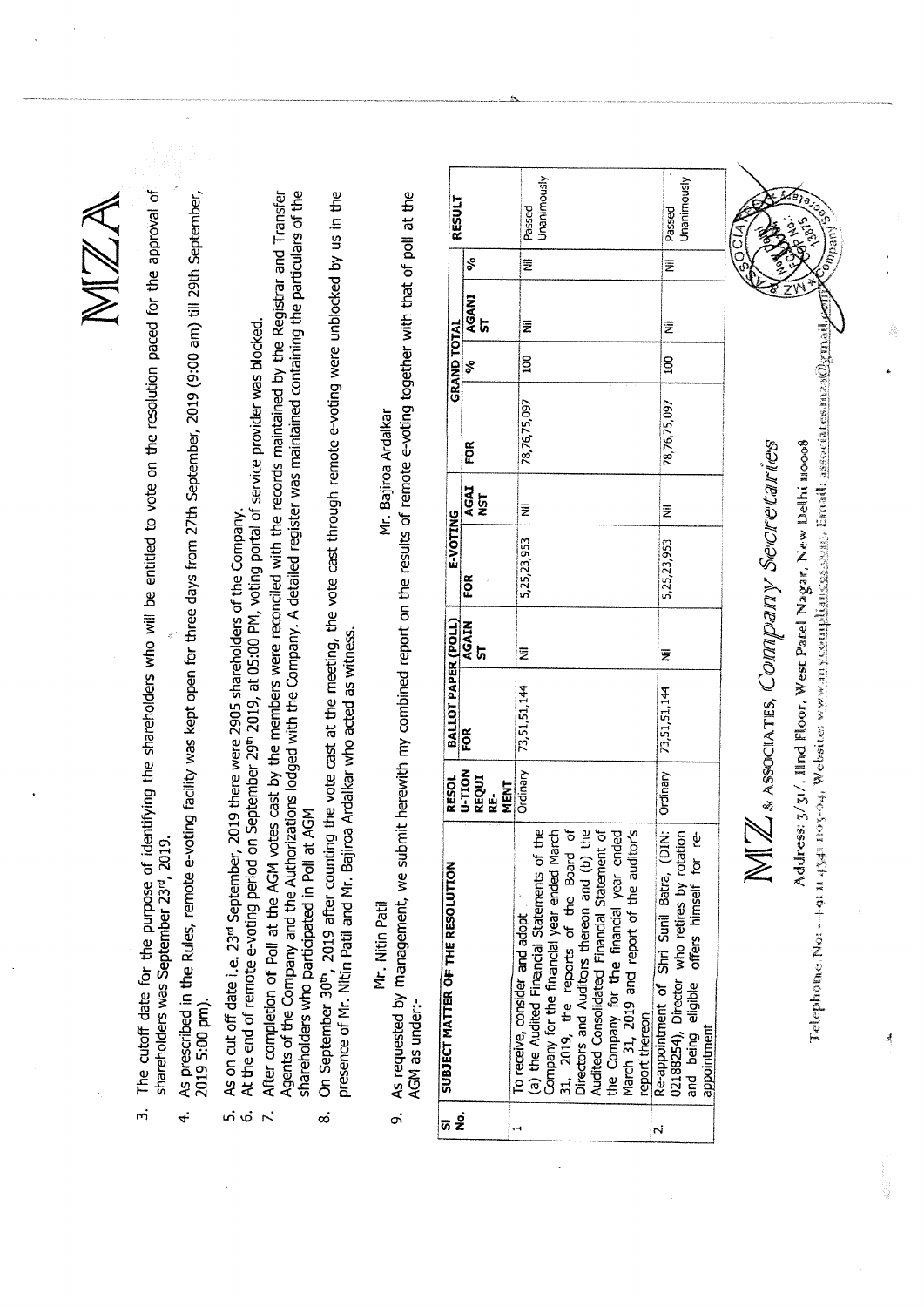|                                                                                                                                                                                                                                                                                                                                                               | NZ                                                                                                                        |
|---------------------------------------------------------------------------------------------------------------------------------------------------------------------------------------------------------------------------------------------------------------------------------------------------------------------------------------------------------------|---------------------------------------------------------------------------------------------------------------------------|
| $\mathcal{C}$<br>Z<br>73,51,51,144<br>Ordinary<br>and to fix their<br>Appointment of M/s Khandelwal Jain & Co.,<br>Chartered Accountants(Firm Registration No.<br><b>Auditor</b><br>35<br>remuneration<br>105049W),<br>S                                                                                                                                      | Unanimou <sup>sly</sup><br>Passed<br>$\overline{\overline{z}}$<br>₹<br>$\overline{5}$<br>78,76,75,097<br>ž<br>5,25,23,953 |
| We, hereby confirm that, we are maintaining the registers received from the service provider both electronically and manually, in respect of the<br>votes cast through e- voting and poll by the shareholders of the Company. We have handed over all the relevant records to the Company<br>safe keeping.<br>Secretary of the Company, who is authorised for |                                                                                                                           |
| Yours faithfully,<br>Thanking you,                                                                                                                                                                                                                                                                                                                            | ŵ<br>For MZ & DES                                                                                                         |
|                                                                                                                                                                                                                                                                                                                                                               | <b>BACTES</b>                                                                                                             |
|                                                                                                                                                                                                                                                                                                                                                               | CP No. 13875<br>Membership No. FCS 9184<br>Corparidie                                                                     |
| Date: 30 <sup>th</sup> September, 2019<br>Place: Mumbai                                                                                                                                                                                                                                                                                                       |                                                                                                                           |
| Address: New Nityanan CHS, Flat No 101, A Wing,<br>Plot No 28, Sector 3, New Pavail East 410206<br>Mr. Nitin Patil<br>Witness-1                                                                                                                                                                                                                               |                                                                                                                           |
| Witness-2                                                                                                                                                                                                                                                                                                                                                     |                                                                                                                           |
| Address: 1/203, Panchagandha Buldfing, NM Joshi Marg,<br>Lower Parel East, Mumbai 40001<br>Mr. Bajiroa Ardalkar                                                                                                                                                                                                                                               |                                                                                                                           |
| Counter Signed by Shri Gurvinder Singh Monga, Company Secretary Authorised by the Chairman of the Meeting                                                                                                                                                                                                                                                     |                                                                                                                           |
| A ASSOCIATES, CONNINDANY Secretaries                                                                                                                                                                                                                                                                                                                          |                                                                                                                           |
| Telephone $N\omega$ + $+$ 91 u 4341 nos $\sim$ 4. Website: www.mx.mnplismess.com hannal newspation parameter $\omega$<br>Address: 5/31/, IInd Floor, West Patel Nagar, New Delhi nooo8                                                                                                                                                                        |                                                                                                                           |
| J<br>22年1月12日                                                                                                                                                                                                                                                                                                                                                 |                                                                                                                           |

 $\hat{\mathcal{A}}$ 

 $\hat{a}^{\mu}_{\mu}$ 

 $\label{eq:1} \begin{array}{c} \mathcal{S}_{\mathcal{S}} \\ \mathcal{S}_{\mathcal{S}} \end{array}$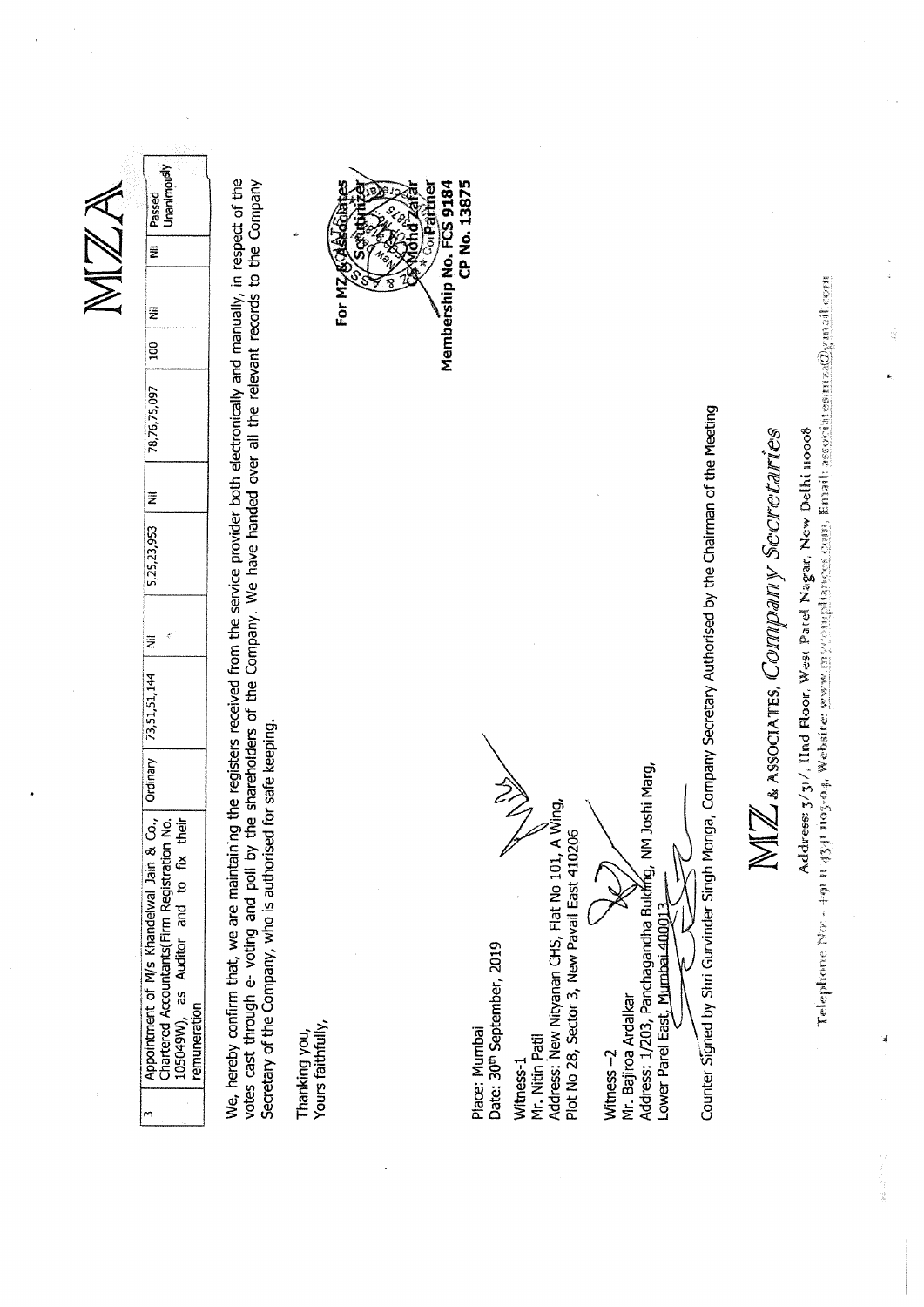## FOR

 $\label{eq:2.1} \frac{1}{2} \int_{\mathbb{R}^3} \frac{1}{\sqrt{2}} \, \frac{1}{\sqrt{2}} \, \frac{1}{\sqrt{2}} \, \frac{1}{\sqrt{2}} \, \frac{1}{\sqrt{2}} \, \frac{1}{\sqrt{2}} \, \frac{1}{\sqrt{2}} \, \frac{1}{\sqrt{2}} \, \frac{1}{\sqrt{2}} \, \frac{1}{\sqrt{2}} \, \frac{1}{\sqrt{2}} \, \frac{1}{\sqrt{2}} \, \frac{1}{\sqrt{2}} \, \frac{1}{\sqrt{2}} \, \frac{1}{\sqrt{2}} \, \frac{1}{\sqrt{2}} \,$ 

 $\overline{\phantom{a}}$ 

| FORMAT FOR VOTING RESULTS                                                    |                                  |
|------------------------------------------------------------------------------|----------------------------------|
| <b>Record Date</b>                                                           | 23 <sup>nd</sup> September, 2019 |
| Total number of shareholder as on record date                                | 2908                             |
| No of Shareholders present in the meeting either in person or through proxy: |                                  |
| Promoter & Promoter Group                                                    |                                  |
| Public                                                                       | $\mathfrak{u}$                   |
| No of Shareholders attended the meeting through Video Conferencing           |                                  |
| Promoter & Promoter Group                                                    | ≨                                |
| Public                                                                       | ≨                                |
| No. of resolution passed in the meeting                                      |                                  |
|                                                                              |                                  |
|                                                                              |                                  |

For Means the Worldwide Limited E<br>S

 $\frac{1}{\sqrt{2}}$ 

l,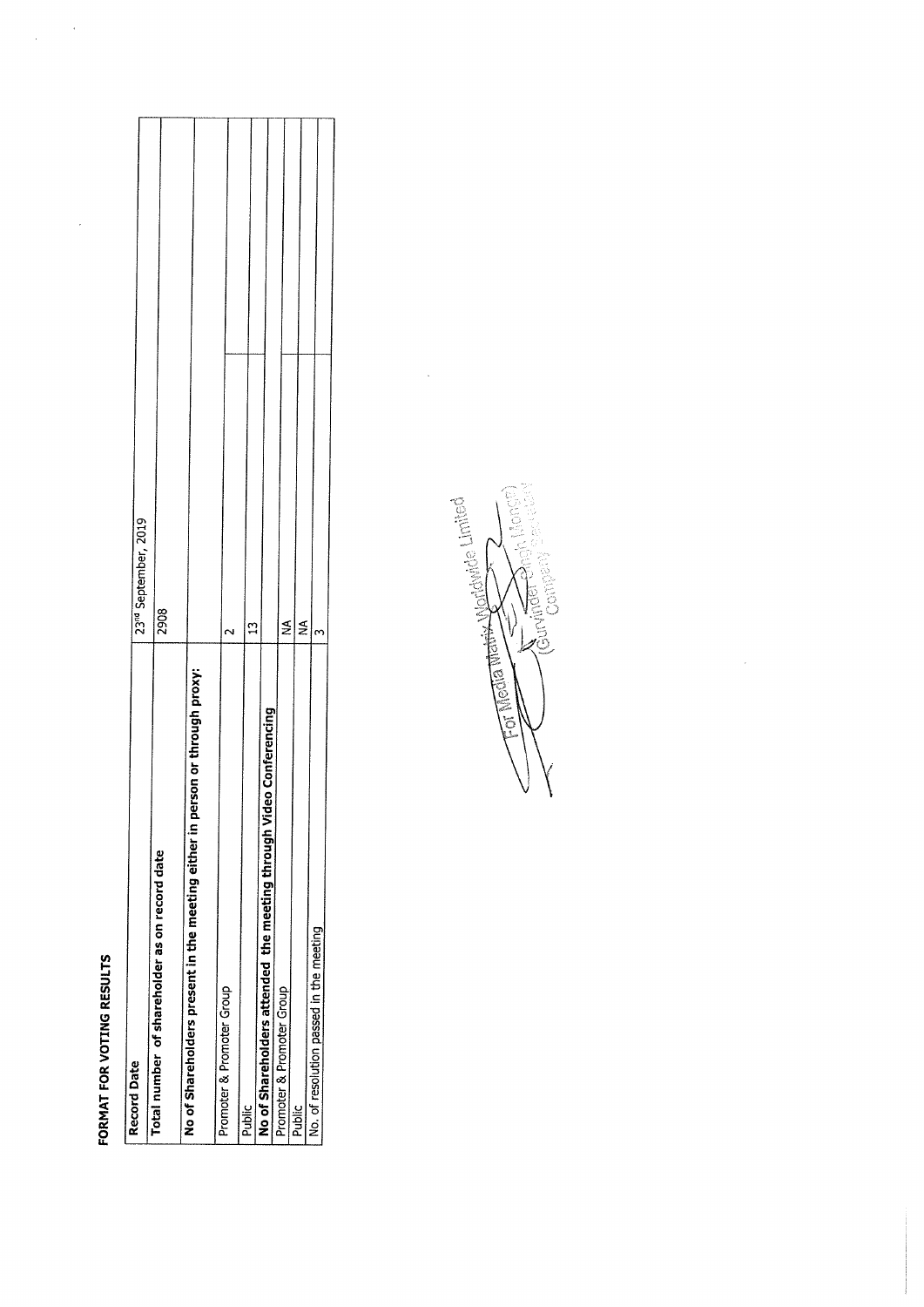-wise discussion and the contract of the contract of the contract of the contract of the contract of the contract of  $\tilde{\phantom{a}}$ be disclosed by the contract of the contract of the contract of the contract of the contract of the contract of the contract of the contract of the contract of the contract of the contract of the contract of the contract of t  $\bullet$  $\tilde{}$ each agenda item)

 $\frac{1}{\sqrt{2}}$ 

Agenda

|                                                                                                                                                                                                                                                                           |                                                |                | % of Votes against<br>on votes polled      |        | $(7)=[(5)/(2)]*100$       |                                |                           |               |                |                        |                               |               |         |                             |                               |               |                      |                      |
|---------------------------------------------------------------------------------------------------------------------------------------------------------------------------------------------------------------------------------------------------------------------------|------------------------------------------------|----------------|--------------------------------------------|--------|---------------------------|--------------------------------|---------------------------|---------------|----------------|------------------------|-------------------------------|---------------|---------|-----------------------------|-------------------------------|---------------|----------------------|----------------------|
| (a) the Audited Financial Statements of the Company for the financial year ended March 31, 2019, the reports of the Board of Directors<br>and Auditors thereon and (b) the Audited Consolidated Financial Statement of the Company for the financial year ended March 31, |                                                |                | favour on votes<br>% of Votes in<br>polled |        | $(6)=[(4)/(2)]*10$        | 0<br>$\circ$                   | 0<br>$\frac{8}{100}$      | $\circ$<br>0  | $\overline{5}$ | 0<br>0                 | 0<br>0                        | 0<br>0        | 0<br>O  | O<br>OOL                    | Ó<br>$\frac{8}{2}$            | O<br>$\circ$  | 0<br>$\frac{8}{100}$ | 0<br>$\overline{00}$ |
|                                                                                                                                                                                                                                                                           |                                                |                | No. of Votes<br>Against                    |        | ĩΩ,                       | O                              | 0                         | 0             | 0              | 0                      | O                             | 0             | 0       | $\circ$                     | $\circ$                       | $\circ$       | 0                    | 0                    |
|                                                                                                                                                                                                                                                                           |                                                |                | No. of Votes<br>- in favour                |        | 4                         | O                              | 685433752                 | $\circ$       | 685433752      | $\circ$                | 0                             | O             | $\circ$ | 52523953                    | 49717392                      | $\circ$       | 102241345            | 787675097            |
|                                                                                                                                                                                                                                                                           |                                                |                | outstanding<br>% of Votes<br>Polled on     | shares | $(3)=[(2)/(1)]$<br>$*100$ | $\circ$                        | 99.6618                   | 0             | 99.6618        | 0                      | $\circ$                       | 0             | 0       | 11.8036                     | 11.1729                       | O             | 22.9765              | 69.5370              |
| 2019 and report of the auditor's report thereon<br>To receive, consider and adopt                                                                                                                                                                                         |                                                |                | No of votes<br>polled                      | N      |                           | $\circ$                        | 685433752                 | 0             | 685433752      | $\circ$                | 0                             | 0             | 0       | 52523953                    | 49717392                      | $\circ$       | 102241345            | 787675097            |
|                                                                                                                                                                                                                                                                           | $\lessgtr$                                     | No. of shares  | held                                       | ᆏ      |                           |                                |                           | 687759918     | 687759918      |                        | $\circ$                       | 0             | 0       |                             |                               | 444982301     | 444982301            | 1132742219           |
| Ordinary Resolution                                                                                                                                                                                                                                                       | Whether promoter/promoter group are interested | Mode of Voting |                                            |        |                           | E-voting                       | $\overline{\overline{Q}}$ | Postal Ballot | Total          | E-voting               | $\overline{\overline{\circ}}$ | Postal Ballot | Total   | E-voting                    | $\overline{\overline{\circ}}$ | Postal Ballot | Total                |                      |
| Resolution No 1                                                                                                                                                                                                                                                           | in the agenda/resolution                       | Category       |                                            |        |                           | Promoter group<br>Promoter and |                           |               |                | Institutions<br>Public |                               |               |         | Institutions<br>Public Non- |                               |               |                      | Total                |

**Company** Secretary in ar<br>E ∖

 $\frac{1}{2}$ 

 $\overline{1}$ 

 $\hat{\mathcal{A}}$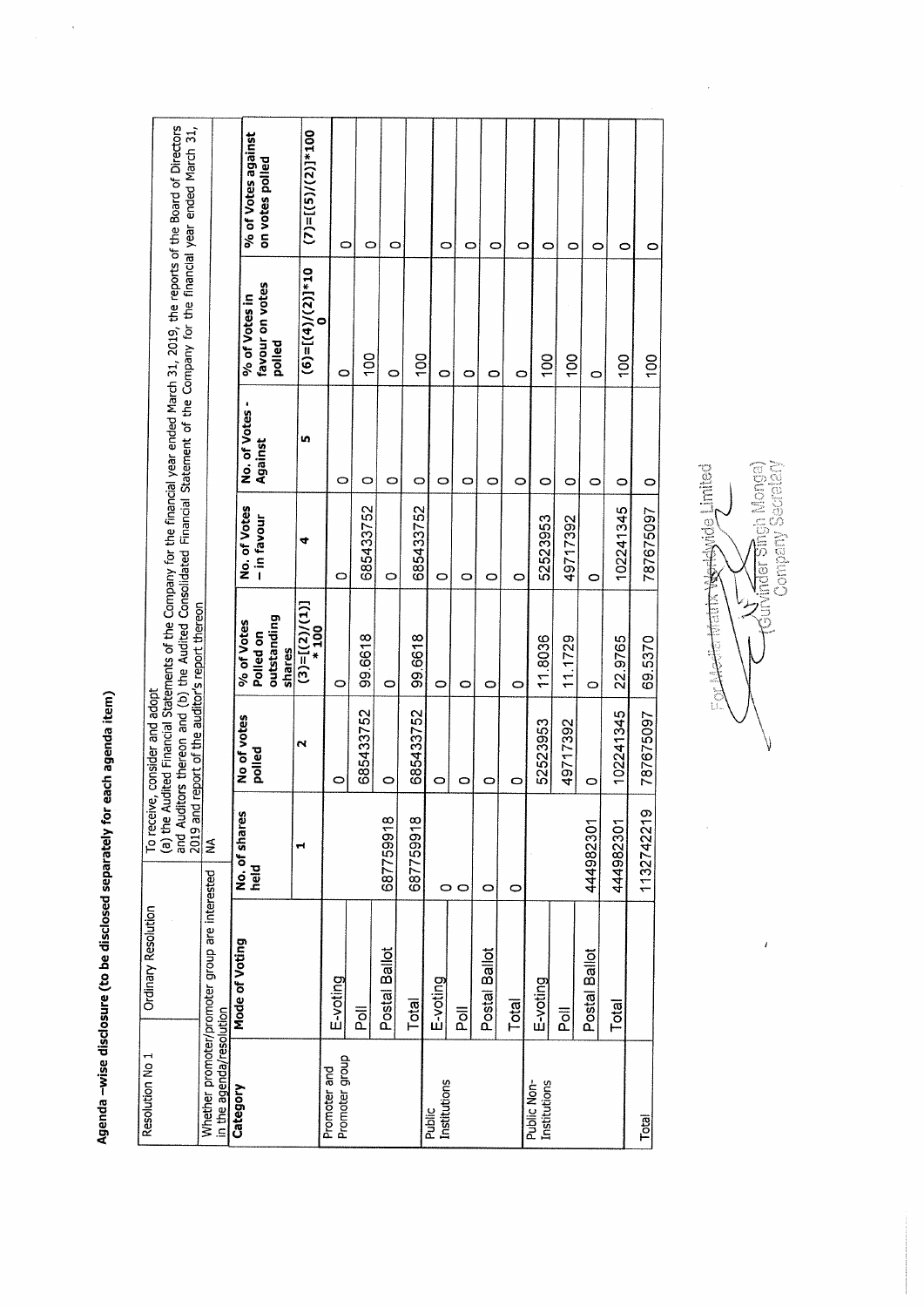| Resolution No 2                | Ordinary Resolution                            |                       |                       |                                                  |                             |                                |                                            | Re-appointment of Shri Sunil Batra, (DIN: 02188254), Director who retires by rotation and being eligible offers himself for re- |
|--------------------------------|------------------------------------------------|-----------------------|-----------------------|--------------------------------------------------|-----------------------------|--------------------------------|--------------------------------------------|---------------------------------------------------------------------------------------------------------------------------------|
| in the agenda/resolution       | Whether promoter/promoter group are interested | appointment<br>NA     |                       |                                                  |                             |                                |                                            |                                                                                                                                 |
| Category                       |                                                |                       |                       |                                                  |                             |                                |                                            |                                                                                                                                 |
|                                | Mode of Voting                                 | No. of shares<br>held | No of votes<br>polled | outstanding<br>% of Votes<br>Polled on<br>shares | No. of Votes<br>- in favour | ٠<br>No. of Votes -<br>Against | favour on votes<br>% of Votes in<br>polled | % of Votes against<br>on votes polled                                                                                           |
|                                |                                                | ન                     | N                     | $(3)=[(2)/(1)]$<br>$*100$                        | ₹                           | m                              | $(6)=[(4)/(2)]*10$                         | $(7)=[(5)/(2)]*100$                                                                                                             |
| Promoter group<br>Promoter and | E-voting                                       |                       | o                     | 0                                                | 0                           | 0                              | 0                                          | 0                                                                                                                               |
|                                | $\overline{\overline{Q}}$                      |                       | 685433752             | 99.6618                                          | 685433752                   | 0                              | <b>OO1</b>                                 | 0                                                                                                                               |
|                                | Postal Ballot                                  | 687759918             | $\circ$               | $\circ$                                          | 0                           | 0                              | 0                                          | 0                                                                                                                               |
|                                | Total                                          | 687759918             | 685433752             | 99.6618                                          | 685433752                   | 0                              | SOL                                        |                                                                                                                                 |
| Institutions<br>Public         | E-voting                                       | $\circ$               | 0                     | O                                                | 0                           | 0                              | 0                                          | 0                                                                                                                               |
|                                | $\overline{\overline{Q}}$                      | $\circ$               | 0                     | $\circ$                                          | 0                           | 0                              | 0                                          | $\circ$                                                                                                                         |
|                                | Postal Ballot                                  | O                     | 0                     | 0                                                | $\circ$                     | 0                              | 0                                          | 0                                                                                                                               |
|                                | Total                                          | $\circ$               | O                     | $\circ$                                          | 0                           | 0                              | O                                          | 0                                                                                                                               |
| Public Non-<br>Institutions    | E-voting                                       |                       | 52523953              | 11.8036                                          | 52523953                    | 0                              | SOL                                        | 0                                                                                                                               |
|                                | $\overline{\overline{\overline{c}}}$           |                       | 49717392              | 11.1729                                          | 49717392                    | 0                              | OOL                                        | 0                                                                                                                               |
|                                | Postal Ballot                                  | 444982301             | 0                     | O                                                | $\circ$                     | O                              | O                                          | O                                                                                                                               |
|                                | Total                                          | 444982301             | 102241345             | 22.9765                                          | 102241345                   | $\circ$                        | $\frac{10}{2}$                             | 0                                                                                                                               |
| Total                          |                                                | ω<br>113274221        | 787675097             | 69.5370                                          | 787675097                   | 0                              | $\frac{5}{2}$                              | 0                                                                                                                               |
|                                |                                                |                       |                       |                                                  |                             |                                |                                            |                                                                                                                                 |

 $\hat{\boldsymbol{\beta}}$ 

Commidat Singh Monga) For the distribution of the United Limited  $\sqrt{}$